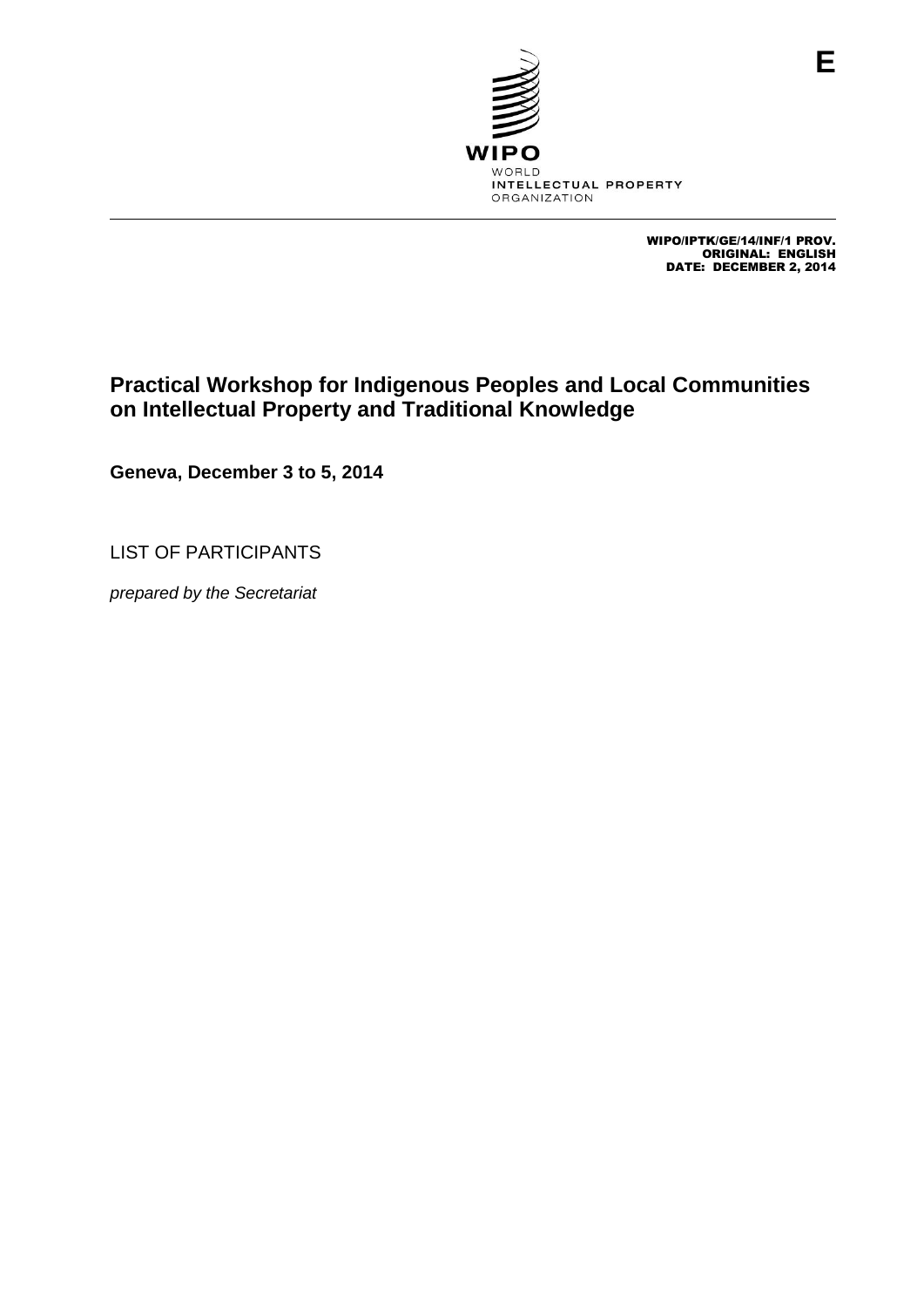## I. INVITED PARTICIPANTS

(in the alphabetical order of the geo-cultural regions)

## AFRICA

Bouba AEISATU (Ms.), Cameroon Indigenous Women Forum, Cameroon Ole Kaunga MALIH N. JOHNSON, Maasai Cultural Heritage, Kenya

# ARCTIC

Looee OKALIK (Ms.), Inuit Tapiriit Kanatami, Canada

# ASIA

Jannette SERRANO REISLAND (Ms.), Taboli Council of Elders and Leaders, Philippines Lalremruata CHHAKCHHUAK, Zo Indigenous Forum, India

## CENTRAL, SOUTH AMERICA & THE CARIBBEAN REGION

Néstor Vladimir PÉREZ VALIENTE, Consejo Coordinador Nacional Indígena Salvadoreño, Salvador

Silvia Dali ÁNGEL PÉREZ (Sra.), Mujeres Organizadas por la Conservación, Investigación y Aprovechamiento de los Recursos Naturales, Asociación Civil (CIARENA), México

#### EASTERN EUROPE, RUSSIAN FEDERATION, CENTRAL ASIA AND TRANSCAUCASIA REGION

Polina STROGALSHCHIKOVA (Ms.), Veps Cultural Society, Russian Federation Natalia GAVRILOVA (Ms.), Murmansk Regional Autonomy, Russian Federation

#### NORTH AMERICA

Ann Marie CHISCHILLY (Ms.), Institute for Tribal Environmental Professionals, Northern Arizona University, United States of America

Myrle BALLARD (Ms.), Lake St. First Nations, University of Manitiba, Canada

#### PACIFIC REGION

Karaitiana TAIURU, New Zealand Maori Internet Society, New Zealand Zoe RIMMER (Ms.), Tasmanian Museum and Art Gallery, Australia